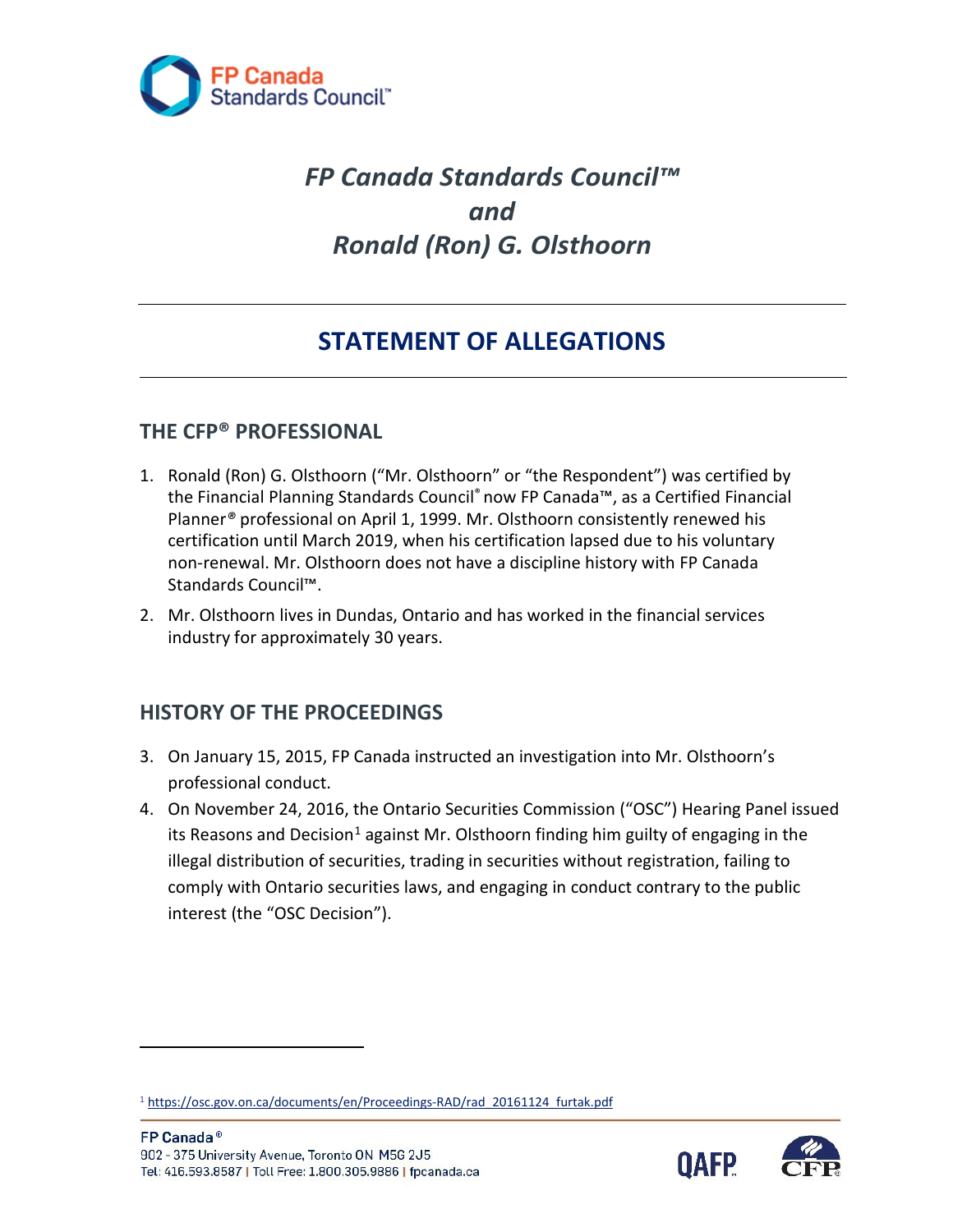- Costs<sup>[2](#page-1-0)</sup> and an Order<sup>[3](#page-1-1)</sup> (the "OSC Order") which imposed sanctions and monetary 5. On May 4, 2017, the OSC Hearing Panel issued its Reasons and Decision on Sanctions and penalties on Mr. Olsthoorn, including prohibiting him from becoming or acting as a registrant, as an investment fund manager or as a promoter for a period of eight (8) years.
- 6. By letter dated May 15, 2017, Mr. Olsthoorn was advised that as a result of the *Investigations and Interim Suspensions,* the FP Canada Board of Directors authorized the website (through the "Find A Planner" tool). publication of the OSC Order, in accordance with FP Canada's *Policy on the Disclosure of*  disclosure and publication of the fact that he was under investigation on FP Canada's
- professional. In his Request for Reconsideration, Mr. Olsthoorn advised that he was 7. The OSC Order triggered a presumptive bar to his continued certification as a CFP appealing the OSC Decision and OSC Order (the "OSC Appeal") and that he was relying on the grounds set out in the OSC Appeal to support his Request for Reconsideration. As the OSC Decision and OSC Order were not final, the resolution of the presumptive bar matter was placed in abeyance.
- 2018, and was ultimately dismissed by the court on November 13, 2018, with costs. Mr. Olsthoorn then brought a motion to seek leave to appeal to the Ontario Court of Appeal from the Divisional Court decision. Mr. Olsthoorn's motion for leave to appeal was dismissed on October 20, 2020. Dismissal of the leave to appeal motion rendered the OSC Decision and OSC Order final with no further routes of appeal available. 8. Mr. Olsthoorn's OSC Appeal was heard in the Ontario Divisional Court on June 13 and 14,
- Reconsideration yet he chose not do so. 9. Mr. Olsthoorn was provided a further opportunity to provide a Request for
- matter to a Hearing Panel. 10. On December 15, 2020, the Conduct Review Panel ("CRP") convened and referred this

# **NOTICE**

- 11. Further to the direction of the CRP, and in accordance with Article 5.1 of the *FP Canada*  Standards Council's request that a hearing date be set with respect to the matter *Standards Council Disciplinary Rules and Procedures*, I hereby give notice of the identified as: *FP Canada Standards Council™ and Ronald (Ron) G. Olsthoorn*.
- 12. The Standards Council requests that the hearing in respect of this matter be held in writing.

<span id="page-1-1"></span><span id="page-1-0"></span><sup>&</sup>lt;sup>2</sup> https://www.osc.gov.on.ca/documents/en/Proceedings-RAD/rad\_20170504\_furtak-2.pdf<br><sup>3</sup> https://www.osc.gov.on.ca/en/Proceedings\_rad\_20170504\_furtak.htm <sup>3</sup> https://www.osc.gov.on.ca/en/Proceedings\_rad\_20170504\_furtak.htm